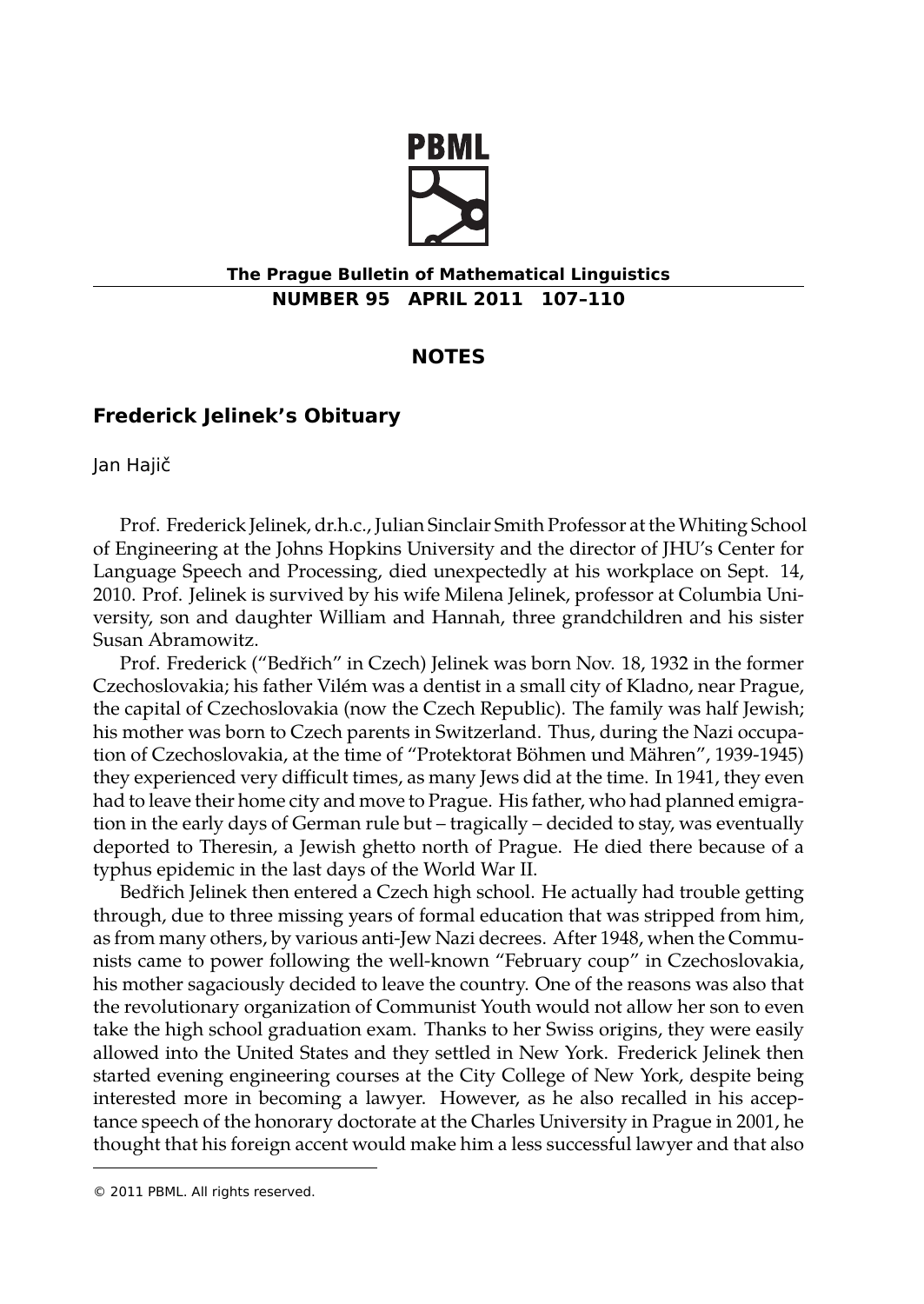it took much longer to get the degree (and consequently to earn money for living) than in engineering. Today, we can only imagine how a good lawyer he would have been, if he were equally successful at the bar as he has been in his "forced" engineering career.

After two years at the City College, he has received a stipend from the Committee for Free Europe. As a part of the deal, he had to promise them to help rebuild Czechoslovakia once free again. Frederick Jelinek then started regular classes at MIT, where he met Claude Shannon and embarked on the study on theory of information, happy that the goal of this branch of science is "not to build physical systems". As we know now, it was the beginnings of the information theory being applied to other branches of science. However, it was not yet applied to linguistics, even though we can trace some connections there, too: Frederick Jelinek, after he graduated in 1956 and started his doctorate in the same field, was often talking to Roman Jakobson, a Russian linguist with close ties to Czechoslovakia, who worked at both Harvard and MIT. Jakobson also arranged for a stipend for Frederick Jelinek's wife, Milena, to study at Noam Chomsky's department once she was allowed out of Czechoslovakia in 1961 as a measure of "friendship" of the Czechoslovak government to John F. Kennedy after he was elected U.S. president. After he got his Ph.D. from MIT, Frederick Jelinek joined Cornell University as a professor. He already wanted to start pursuing the connection between linguistics and information theory there, but the professor who was supposed to work on this topic with him there pulled out of the field.

The turning point came in 1972, ten years after he joined Cornell: as part of his unpaid 3 months as a professor, he accepted a position at IBM T. J. Watson Research Center in Yorktown Heights in New York. IBM was then starting to look into the speech recognition problem, and after the sudden departure of the group manager, they offered the position to him. Frederick Jelinek then stayed at this "temporary" position for two years, after which he had to leave Cornell completely but he kept his IBM position. He was the head of the Speech group for the next 19 years, the years that changed the field of computational linguistics the most in its entire history.

The IBM speech group, first located in Yorktown and then in Hawthorne, New York, consisted of almost no linguists: rather, the researchers had been educated either in engineering, information theory, or in physics. They were thus skeptical to the linguistic experts who were devising speech recognition systems at that time. As Frederick Jelinek recalls, the key to their success was probably their "naïve approach to this problem". They threw all the then-current methods out and started from scratch, applying information theory, statistical methods and machine learning to the speech recognition problem and later to machine translation. After almost twenty years since then, we now know the results of this "naïve" approach – they have not been surpassed yet. Moreover, all commercial large vocabulary speech recognizers now on the market use these methods with only relatively minor modifications.

In 1993 Frederick Jelinek joined Johns Hopkins University in Baltimore, Maryland, and became the director of the Center for Language and Speech processing at the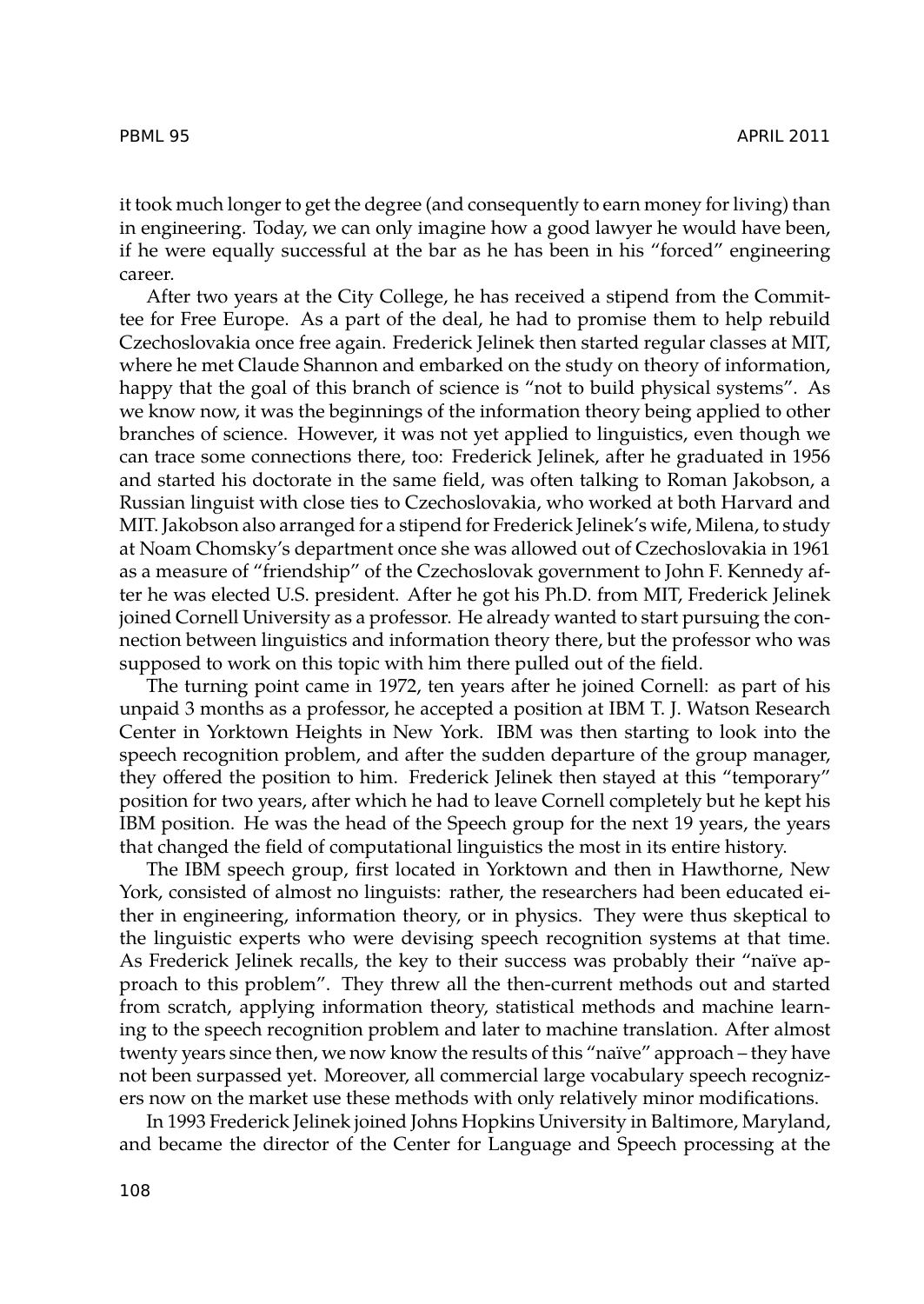Whiting School of Engineering. While at Johns Hopkins University, he was awarded many NSF, DARPA and other grants. Among them, there was a series of grants that stands out: the grants for the organization of the now famous (and often emulated) JHU Summer Workshop (officially, the "Workshop on Language Engineering for Students and Professionals Integrating Research and Education"). It is an 8-week (including two weeks of a Summer School for undergraduate students selected world-wide) labor-intensive event, where carefully peer-selected projects are being worked on by two to four teams of professors, researchers, graduate and undergraduate students. It is hard to find a well-known researcher in the field of speech recognition or computational linguistics who has not been there at least once during her or his career.

After 1989, the year of the fall of the Berlin Wall and the political changes in Czechoslovakia (also known as the "Velvet Revolution"), he started paying off his promise to his MIT stipend Committee: he started to visit Czechoslovakia (then Czech Republic) often, and invited first Czechs to his IBM team to work on both speech recognition and machine translation. The author was the first one to do so, soon followed by several others, who are now working at IBM or the academia both in the Czech Republic and in the U.S. He also taught in Prague, both at the Charles University and at the Technical University. He arranged for a gift to the Technical University in Prague, and then helped to get his managers to agree to keep part of the Watson speech recognition and development team in Prague, where they reside until today. He also collaborated with Charles University later, inviting professors, postdocs, and students in various capacities to his new place of work after he had joined the Johns Hopkins University in 1993. In 2001, he spent his sabbatical year in the Czech Republic, working and lecturing at the Institute of Formal and Applied Linguistics, which is part of the Computer Science School of Charles University in Prague. At that time, he also received his honorary doctorate from Charles University. He was then coming often to visit conferences, for example the "Text, Speech and Dialog" (TSD) conference organized jointly by the University of West Bohemia in Pilsen and the Masaryk University in Brno, of which he was the honorary chairman of the organizing committee. He continued teaching intensive courses in speech recognition at Charles University and elsewhere, and he was also sending his students to spend some time in Prague under the NSF PIRE project he headed. Recently, he also started intensive collaboration with the Technical University in Brno, also in the Czech Republic.